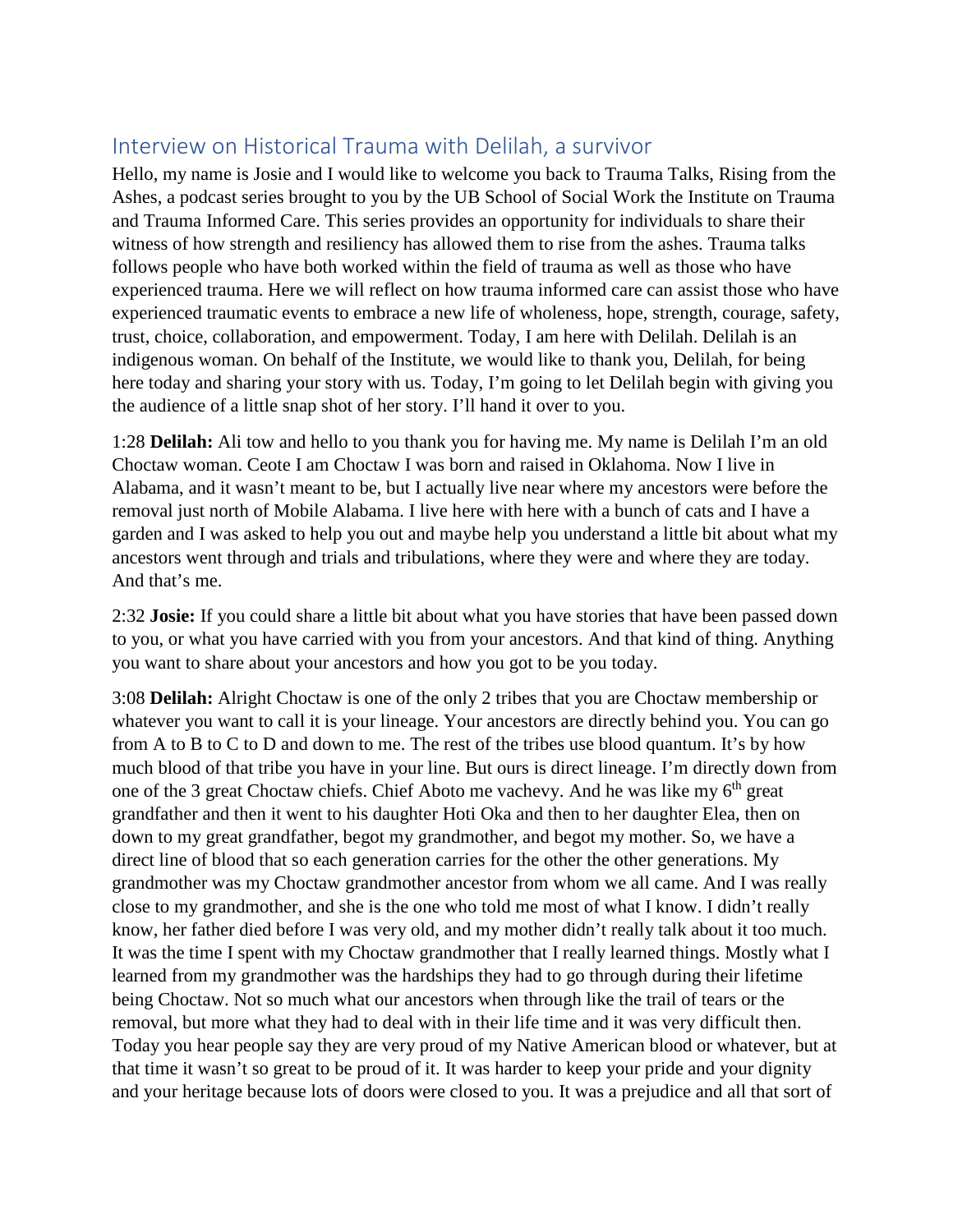thing was still prevalent when my grandmother was a young woman. She pretty much raised 3 children on her own and she was divorced early. Had to do that in a world where in Native Americans it wasn't in vogue to be a Native American back then. So, a lot of what I know, and then her belief system rubbed off on me I know. A lot of the things she found tragic or terrible I find tragic or terrible. From mistrust of government I find in myself. I am several generations removed from the horrible times they went through, but I'm not that far removed from when there was a great deal of prejudice and hard times for Native Americans.

6:52 **Josie:** Absolutely makes a lot of sense. I'm wondering when you are sharing a little bit about identifying certain things as tragic and having a distrust of the government what does that look like a little bit for you in your day to day life or on the other side what did that look like for your grandmother in her day to day?

7:31 **Delilah:** I think all this boiled down from our ancestors from what they had to go through. The Choctaw were very civilized when the settlers came, and I will call them settlers because they weren't all white men because they weren't all white. The first two treaties that were signed by the Choctaw were with Spain. So, they had to deal with several different countries invading. They were real civilized. They had settled communities, my family had a small plantation, they were farmers and were fisherman. They had general store they weren't what you see on Tv. Running around naked screaming and all that sort of stuff. They were very civilized. They were not stupid when they saw all this stuff that was coming in. The chiefs and the elders would try desperately to save their people, save their graze land, their farm land, you know from all these people who just kept coming and coming. So, they signed treaties. And every treaty they signed were, the first two were with Spain. There was 13 altogether. The first two with Spain and the rest with the emerging United States. Each one was signed in good faith. Ok. Now we are safe. Our people are safe, our land is safe, our water is safe, and our cattle. They went into each one of those with good faith and each one of those was broken. And so that was unheard of in Native American culture. You were a man of your word you were a man of your honor. I can just imagine that each time one of these treaties were broken how much it hurt and disillusioned them back then you know. So, when they finally signed their last treaty of Dancing Rabbit Creek. That's the one we still go by today. We actually still have that treaty. It's the one where we agreed to the removal. And gave up everything where my family was here in Alabama. The Choctaw were in Mississippi and Alabama, but my family was from northern Alabama. They gave up everything here in exchange for what they were going to find in Oklahoma. They didn't know what it was, they hadn't seen it yet. But they weren't stupid. They saw the way it was happening, and they knew that they needed to preserve themselves, their families, and the tribe. So that was that their government, that was the new they didn't really understand government. They knew there was a big guy that made all the decisions, and there was a guy underneath them and to them each one of these treaties that were broken were broken by the government, by the big guy and all the other guys. So, there was of course a huge distrust. Everything they were told was a lie everything they were, that happened to them was shameful. So that, you can't overcome that easily you know. And that was passed down to their children. Everybody knew the stories, everybody knew what had happened and so many had lived through it. You can't overcome that by saying oh that was then, and this is now. As Choctaw you may look at those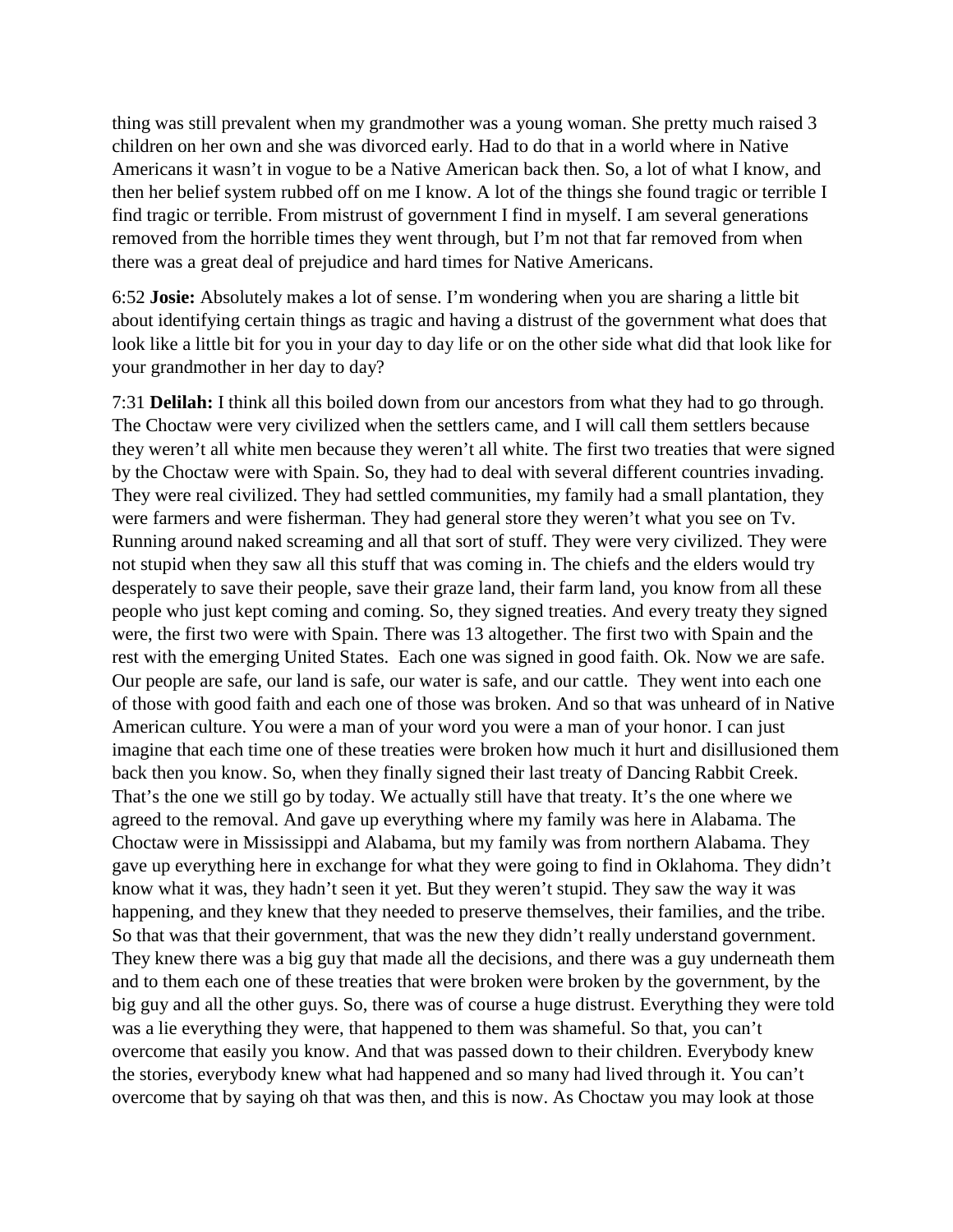things that happen back then and say oh how horrible that those men did that to them, but Native American will look at that and say those men are still here. There still greedy men still men that can tell you what to do and how to live your life. There are still men that still look at you if you live your life different, they think you are beneath them, or less than they are. So those men who did that back then are still here today.

12:26 **Josie:** Yeah, I was wondering as you were talking especially when you were referring about how the Choctaw were very civilized and not at all the way we may be seeing indigenous people depicted in media or main stream society today, so I was wondering what those depictions we see today in 2017 how those land on your head and your heart what is it like to see that and to experience that?

13:11 **Delilah:** One thing that bothers me a great deal is that all Native Americans are shoved into one category, and we weren't. Back then and even today, each tribe has their own language, they have their own culture, they have their own belief system and they were separate entities. They were scattered all over the united states, Canada, and Central America. But they were all different. If you threw a Choctaw in a room with a Nez Peirce or a Tonka they would not speak the same language. They would not understand one another. They were completely different. It was like French and German and so today they category it all as Native American, but that might be what they want to call them, but that was not what they were. They were Choctaw and they were Inca, and they were Cherokee, and they were Pawnee and now it's all put into a pot and stirred together. We weren't and still today in Oklahoma still today, during the removal they still are separate. They still have their own festivals, their own Holy days. They still have their own belief system, their own language. So that has always bothered me that in the movies and tv and stuff, sometimes you'll have, The Last Black Foot or whatever that movie was and but most of the time they are all put together as if they were just one homogenous thing. We were all separate. We had our own lives we had our own culture. And even today we still have our own culture. I think that bothers me a lot. The Indian that you see in the movies, and I will tell you a little story if you like. My great uncle, my mom's uncle my grandmothers brother, was a very tall dark skin Choctaw man, and he went to California when he was young form Oklahoma. And he was in the movies actually, some of those old westerns where they are black and white, and they are all riding down the hills and their headdresses and screaming, he was one of those. And back then they didn't, they were not the stars, they had to make their own costumes they had to make their own and they wanted to them to look alike. So, they wanted them to all make a headdress, which is worn ceremonially, they don't wear them into battle. And then they wanted them to all dress alike, not to wear their native costume, but all look like a redskin. As my uncle played in the movies and so he would ride down the hill screaming you know. Shaking his little spear. I am sure it was interesting to see them all out there. But they were all different tribes, they made them all look the same and made them all dress the same, but those were out in the wild west and those tribes were nomadic. They followed the buffalo herds and you know lived in shelters that could be easily taken apart and put together. But over here on the eastern side, the woodlands tribes and my tribe and along the coast line we were all settled like towns. We had our communal life. We didn't wonder around and live in teepees all the time. And that bothers me.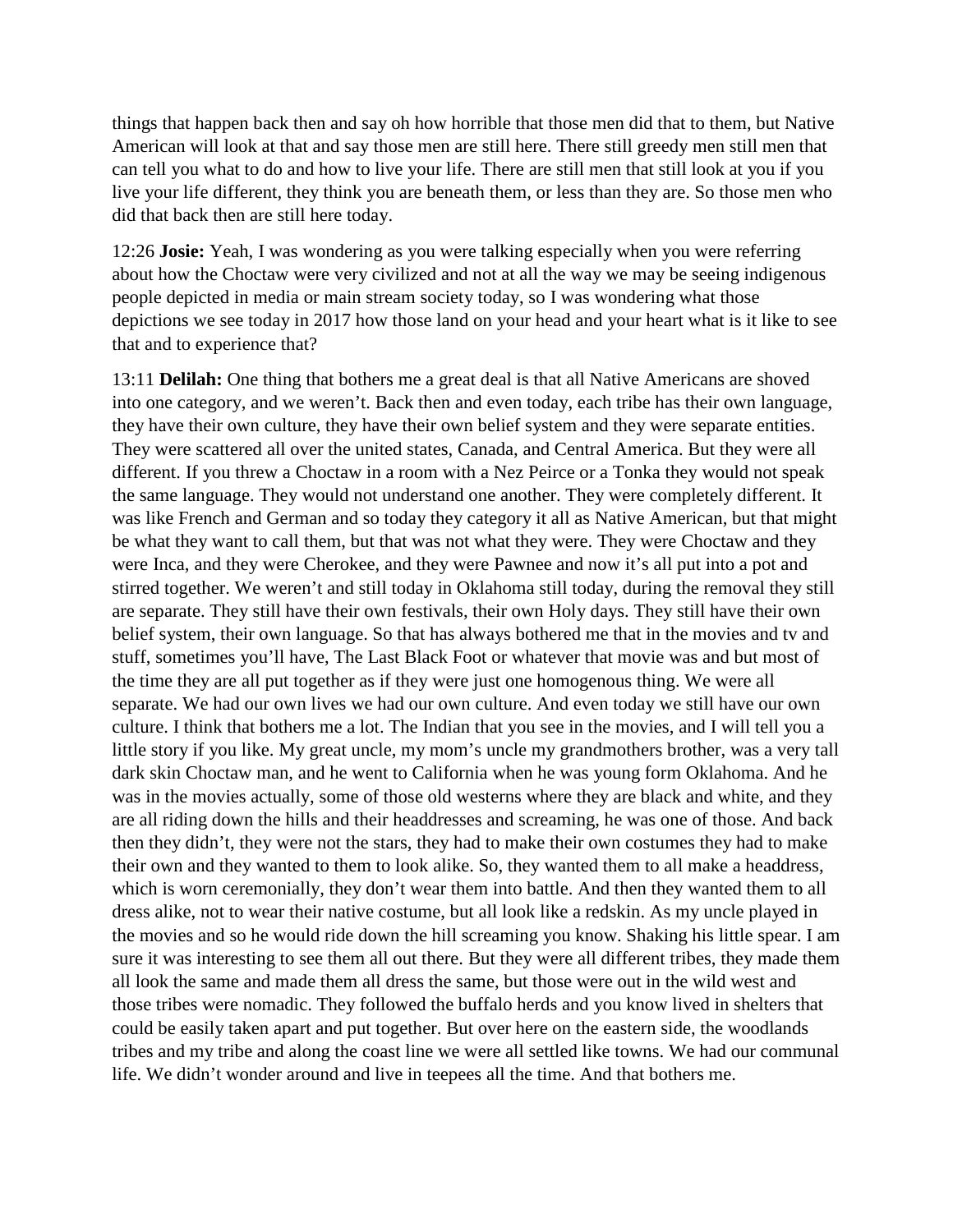17:28 **Josie:** The way you said it has been homogenized in the media and clearly going back into old country western, and even still today.

17:47 **Delilah:** They all say Indians and Native American but it's like you want to correct them. You want to say I'm not an Indian, I'm Choctaw.

18:06 **Josie:** That it's been being a Native American it's been painted as one singular identity and there's actually a tremendous amount of diversity and beauty in layers there that are not recognized necessarily.

## 18:34 **Delilah:** Exactly

18:35 **Josie:** You've also mentioned going off of that the culture of being Choctaw is still very much a part of who you are, and I know culture is. So, life consuming and affirming having to do with values and beliefs, but I was curious to know if there are any particular elements of Choctaw culture that are particularly prominent or close to your heart or that immediately come to mind when you just reflect on who you are?

19:26 **Delilah:** This comes to my mind all the time. When they were making treaties back, way back then the Choctaw lived on the land, but they didn't understand how you could own the land. And so, they thought the settlers were silly that they wanted to own the land, because how could you own the land you know? And so, they would sometimes enter in treaties snickering thinking well you can't own the land you know. And so that's always been in my heart that we all own the land, the land owns us. I don't know you have to live in this world, so you have to go by the rules. If you could make it perfect, it would be where we all lived here and it all belonged to it. Not everybody's got a name plate on their part. It was, I've always wished we hadn't gone that direction you know. It was where we belong to the land and the land belongs to all of us.

20:58 **Josie:** That's really powerful to think about that connection with the environment and with the world. So, moving into a little bit about what I've been noticing as we have been talking I hear when you share about your ancestors and your grandmother and your mother and their life experiences that there times when they did experience or might have benefited from what we call trauma informed care. And trauma informed care basically is to ask individuals and service providers and societies to stop asking with what is wrong with a person and moving toward what has happened. The model that we look at by Fallot and Harris talks about the 5 guiding principles of trauma informed care. Where safety, trust, choice, collaboration, and empowerment are the tools to having a trauma informed approach and perspective or practice. And as you have been speaking I defiantly have been hearing moments where those 5 principles have come to light and most certainly times when they have been severely lacking and not celebrated by white especially by whiter society. So, what I'm curious about in moving to talking a little about safety. I'm curious to know in your experience both yourself and also you grandmother and your mother, what your experience has been with language. So, what I mean is language. So, we speak sometime, and language can be a really powerful way to make somebody feel safe. So that could be the language that is used in the media or the language that's used by a service provider, a doctor you go to, for an appointment you have. And I'm wondering what your experience has been we've already touched on this a little, about people using sensitive language. So, you've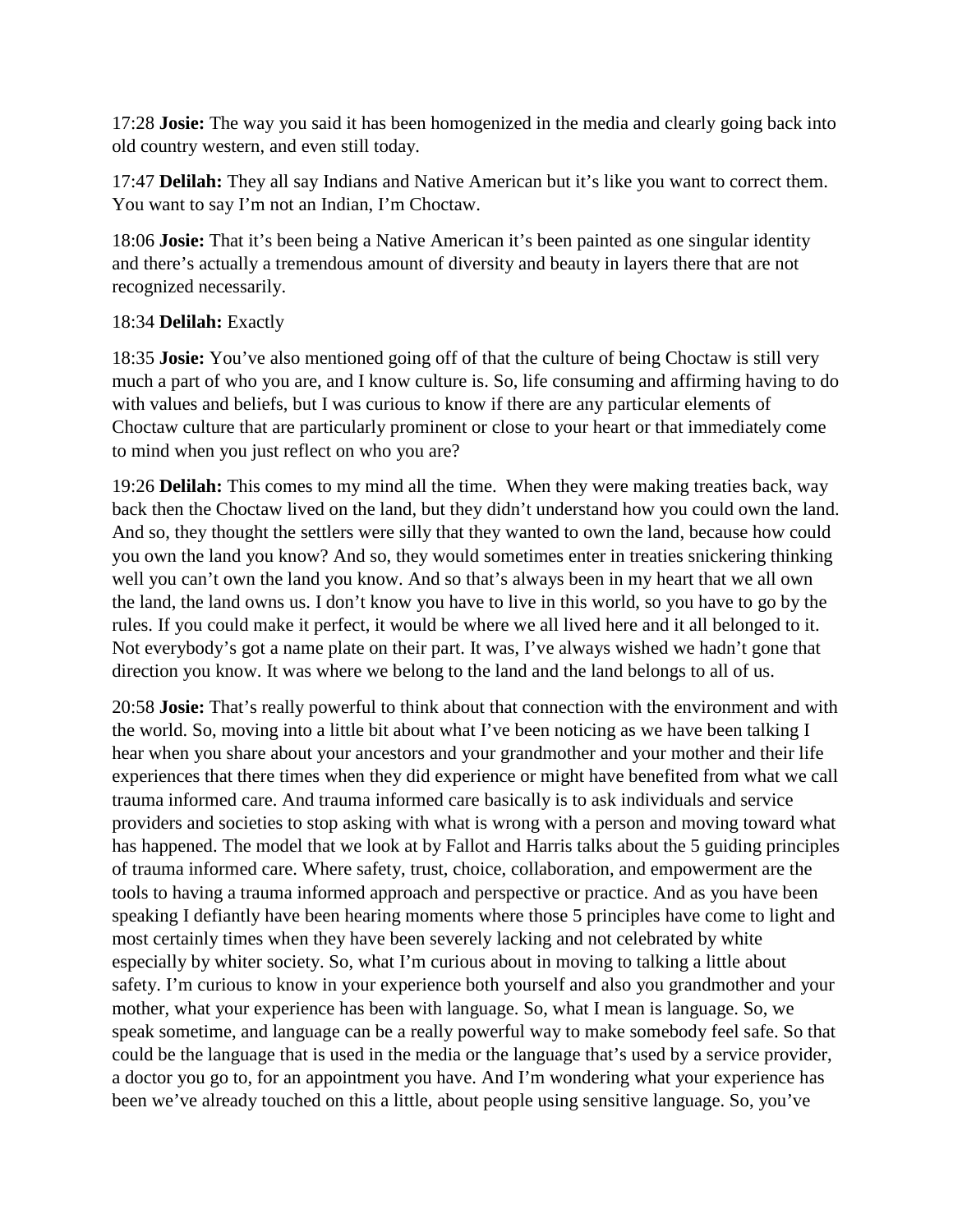touched a little bit about being labeled as Indian, or Native American and not Choctaw, so I'm curious to know a little bit more about that. In what ways you maybe have found some language to celebrate your emotional safety and in what ways that hasn't really been realized for you.

24:30 **Delilah:** I'm really trying to decide how to start with that one. The one of the main antagonist to almost the initiation was actually the president of the United States. He, if you go back in history, not just what you learn in school, he was one of them that believed that the only good Indian was a dead Indian. He gave powers to men in order to try to annihilate them. I'm sure you heard stories that they gave them blankets that were laced with small pox. And things like that. During the removal they did it in the middle of the harshest winters. They were not given any way to travel. They had to walk most of the time. They were not given blankets and that sort of things. That type of history is very hard to overcome. Even if you didn't live through it, you know what happened. It's passed down and I just don't know quite how to put that.

26:33 **Josie:** I think that you are definitely hitting the nail on the head with safety of your ancestors. In both a physical and emotional sense then continues to reverberate down generation through generation. Not only in language but really just in the fact that your ancestor's whole dignity as people was not recognized. And they were quite intentionally decimated by us government sanctioned actions. That is hugely significant and sounds as though it's continued to ripple onward.

27:19 **Delilah:** You never believe someone when they say they are from the government. I'm here to help. I think the way to approach any native American is to not tell them I'm from the government, but to tell them I'm here to help because I want to. And not bring up any of that background. I'm here to help because I want to.

27:56 **Josie:** That definitely plays directly into the next principle which is about trust. I know you just mentioned, I know that we discussed earlier that distrust of government from government actions from years past and that is still very much is a part of your belief system. As you said it is really challenging to trust any government entity that shows up and says that there to be of assistance. So, you just touched a little bit about how somebody could gain the trust of somebody who is Choctaw or another indigenous group. But I'm curious to know a little bit more, are there certain people or organizations, maybe even within your family where you really do place your trust. So, it's hard to place it in the government and the governing body in this nation. So, I'm curious to know where you have been able to place your trust as a young woman and all the way up until now?

29:29 **Delilah:** I'm going to bring up the BIA the Bureau of Indian Affairs. That's a decision was a lot like what they do for people today when they get a new president and they get somebody to go over I don't remember what the word is, ambassador, many years from the time that was created the Indians didn't really have a representative in government at all. The BIA was an appointed position just like they do ambassadorships now. It was very easy to corrupt it, and it stayed corrupted. They weren't Native American, they were appointed by the government and they were very corrupt position for many, many years. And it wasn't until all the tribes came together and kept getting out into the public eye and pushing for representation in the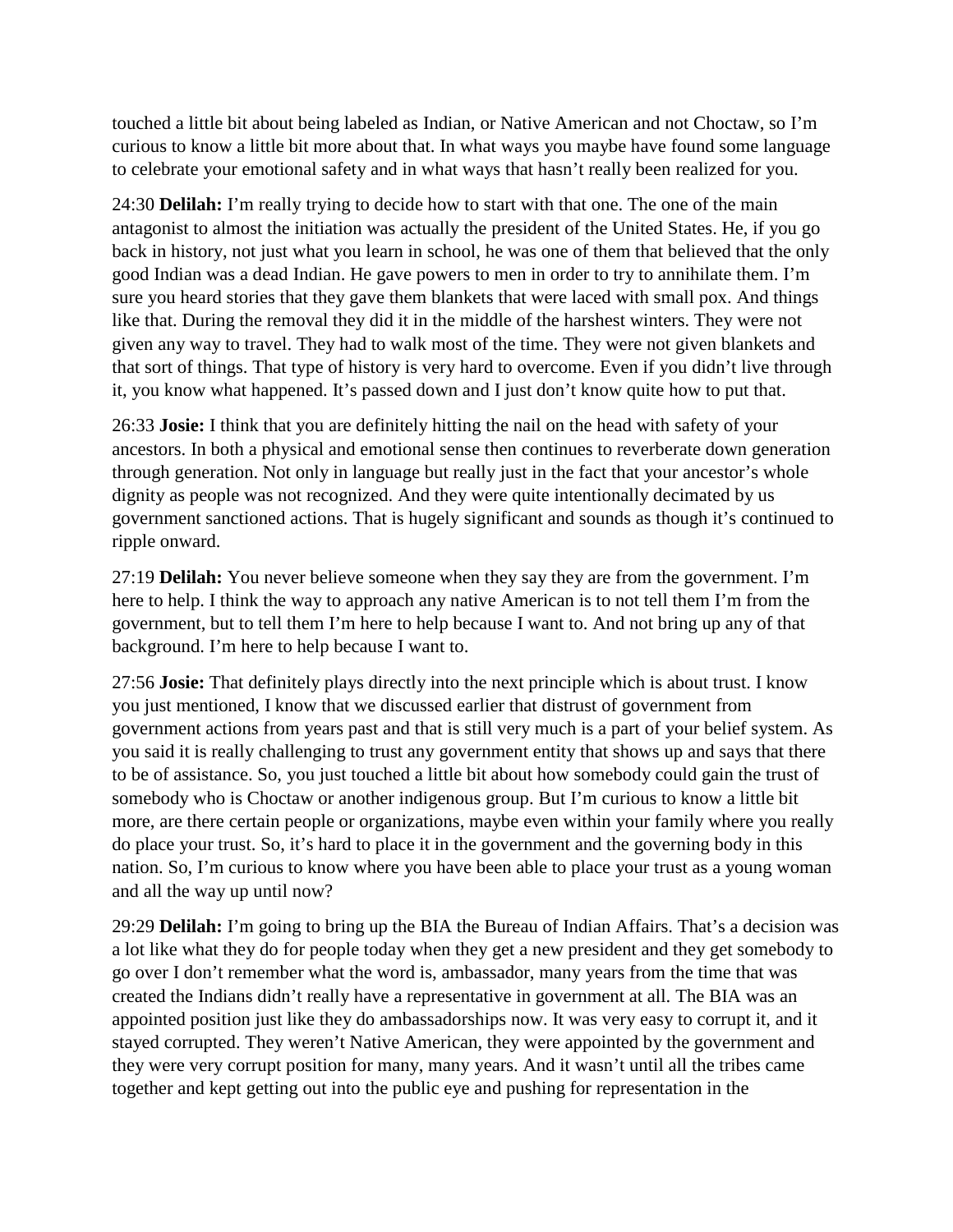government that the BIA was actually finally headed by someone who represented the tribe and not someone who was appointed to look over them. So that was when they started building casinos and they started building hospitals and they started being able to take care of their people each nation is sovereign. They are like a small country within the country. So, it was a collaboration between a lot of the tribes that finally came together because like I said we are all separate entities. We all spoke different languages, and though they have compacted them all a lot of them in Oklahoma where they took them after the removal, they are still spread out over the rest of the county. And they still have their own language and their own belief system and their own customs. But they came together to fight for fair representation in the Bureau of Indian Affairs. And so, things have got a lot, lot better today. Even when my grandmother was fighting for survival or whatever you know. They've been able to step out and getting on their own feet and taking care of themselves. My tribe the Choctaw tribe, we have a lot of hospitals and clinics now, a lot of homes for the elderly we are able to take care of our people way better now than they could have ever when they were hand strung. They've learned to work with the government and within the government. But there is still that healthy mistrust. I can't help but see what's happened before you know. You see what happened before, so you keep that in your mind. I'll always have a health mistrust of the government, but I also see you can work within it too to accomplish your goals

33:17 **Josie:** I mean that actually is really a great Segway into the next principle that is choice. I was wondering as your talking about that mistrust and referring to the BIA, Bureau of Indian Affairs, there are still opportunities to reach your goals even in the government that is hard to place your trust in. So, I'm wondering what has been your experiences in reaching your goals within that setting.

34:03 **Delilah:** I didn't quite understand that one.

34:06 **Josie:** I think what I'm curious to know with choice is let me put it a little differently. We've been talking about you're the way in which your culture, the Choctaw culture is still very much a part of who you are and also referring to that concept of owning the land and I know that you have shared a little bit about being at home in your garden and being connected with the time in the outdoors and in the environment. So, I would be curious to hear a little bit more, it sounds like you use that interest in being outdoor as very much about a part of who you are. So, I'm wondering if you have celebrated your Choctaw culture as well?

35:22 **Delilah:** I think that's a probably ingrained into your blood or your cells or whatever. When I was a young girl, my dad was not Native American, and he that was when he during the time when I was young. Like I said it wasn't in vogue to be Native American and my dad would tell my mom not to broadcast it that she was Choctaw. There was actually a time when he and my grandmother got into an argument about it and she packed up and left. She wanted my mom to take more advantage of being Choctaw because there are even at that time there was programs that my mom could have taken advantage of, buy my dad didn't want that. He didn't want it was like he didn't really want people to know that my mom was Choctaw. And so even as a young girl I felt that sort of thing and it made an impression on me of course. But my grandmother never lost her pride, or dignity, in being a Choctaw. She never lost that, in her will she said I'm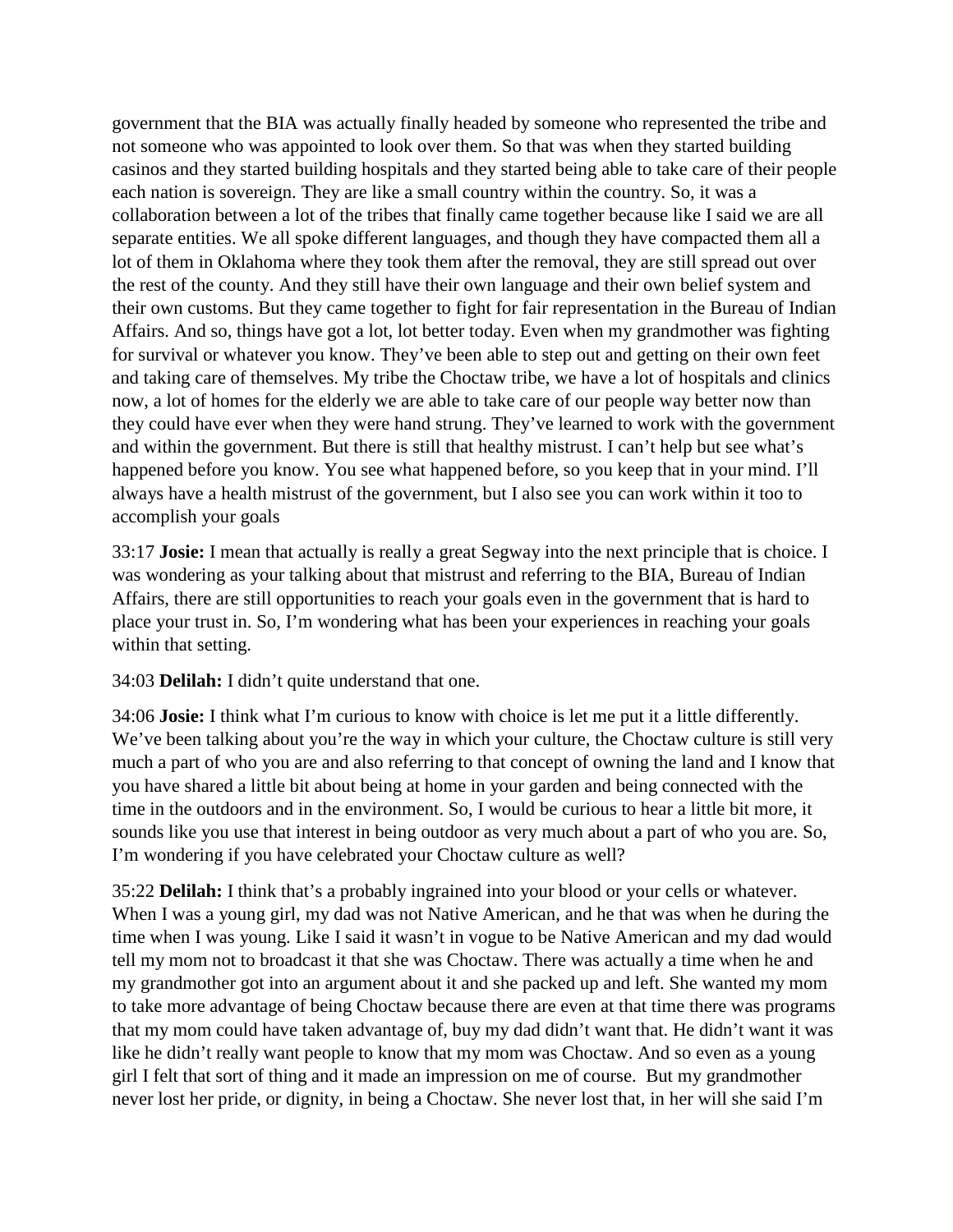an old Choctaw woman and I am proud of it. She walked that way her whole life even when it was difficult to be a proud Choctaw woman and I loved my grandmother. I idolized her, so I think of course that rubbed off on me and probably affects who I am today. Because I just loved her so much and I loved the way she was. She was strong and independent and all these things you know that I wanted to be. So, I'm far removed from the hardship, but I'm not so far removed from pretty much even modern-day hardship as far as Native Americans are concerned. There is still I think second class citizens. It's popular now to say I have Cherokee blood or my grandmother was a Cherokee princess. People like it now I don't know why.

38:11 **Josie:** Yeah it what you just shared about your grandmother and also going back to how different tribes came together to work collaboratively. And collaboration is in fact the  $4<sup>th</sup>$ principle that we are touching on in trauma informed care. What I'm noticing when you talk about your grandmother and that type of collaboration is it sounds like a really resulted in a lot of empowerment. How your grandmother has really you really admired her strength and tenacity and resolve.

39:00 **Delilah:** Right yeah. I'm proud of my history, I'm proud of my grandmother and my tribe. They really did come together. It was, if you have ever seen any of the PBS specials, the tribes still some of them today still live in so much poverty. And they were so helpless and so hopeless for so many years, but they never lost hope really. They never lost that there would be a better day. And when they came together the different tribes came together to fight for fair representation in the government and in the BIA, it was they don't really socialize so it's kind of difficult for someone else to understand, that they all came together. Even though they don't really socialize. In fact, the Choctaw split off when there was a removal the main branch of Choctaw, volunteered actually to go in the first wave. Our elders were very smart they saw the way it was playing to and it behooved them to get their people out and to safety. So, the Choctaw volunteered in the very first wave of what you call the trail of tears, there was three different waves, but we went first. The main branch went the one branch that is the Mississippi band of Choctaws they stayed here, and they slipped away into the swamps and hid. And they went on after that to prosper, but that during the removal back in the 1800's. Even though we are both Choctaws we don't really cooperate with each other. We started having stick ball tournament and stuff like that but that separation way back then the Choctaw nation of Oklahoma, whom I'm a member, went on with their culture with their dress and all that sort of thing. Of Mississippi today if you put them in the same room you really would not know they were the same. Because they dress different they have different belief system even though we all started at the same place. It's the same way with all the other tribes, native American tribes and we were all different and it was just as if you had Spain and Germany and Switzerland all coming together to fight for the same thing is what happened when all the tribes came together to get their representation. In some cases, they had never spoken to one another, they had no idea how to deal with one another, but they did it and they came together, and they got a new beginning for Native Americans. It was that help, that step that started so many of them out of poverty and out of hopelessness you know. That strength. There is so much strength in native American history I love it.